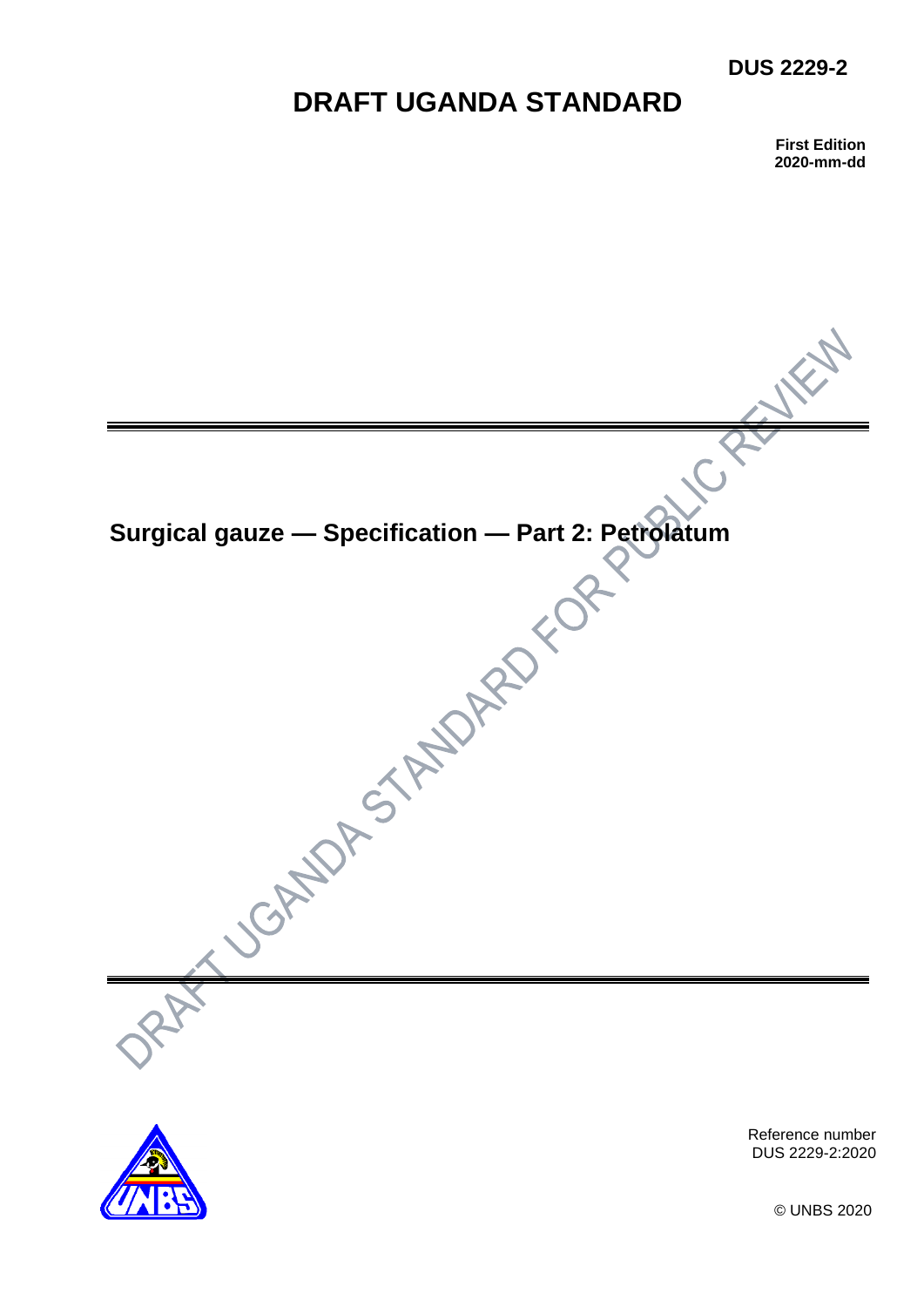**Compliance with this standard does not, of itself confer immunity from legal obligations**

**A Uganda Standard does not purport to include all necessary provisions of a contract. Users are responsible for its correct application**

© UNBS 2020

All rights reserved. Unless otherwise specified, no part of this publication may be reproduced or utilised in any form or by any means, electronic or mechanical, including photocopying and microfilm, without prior written permission from UNBS.

A STANDARD CORPUBLICARY WELL

Requests for permission to reproduce this document should be addressed to

The Executive Director Uganda National Bureau of Standards P.O. Box 6329 **Kampala** Uganda Tel: +256 414 333 250/1/2/3 Fax: +256 414 286 123 E-mail: [info@unbs.go.ug](mailto:info@unbs.go.ug) Web: www.unbs.go.ug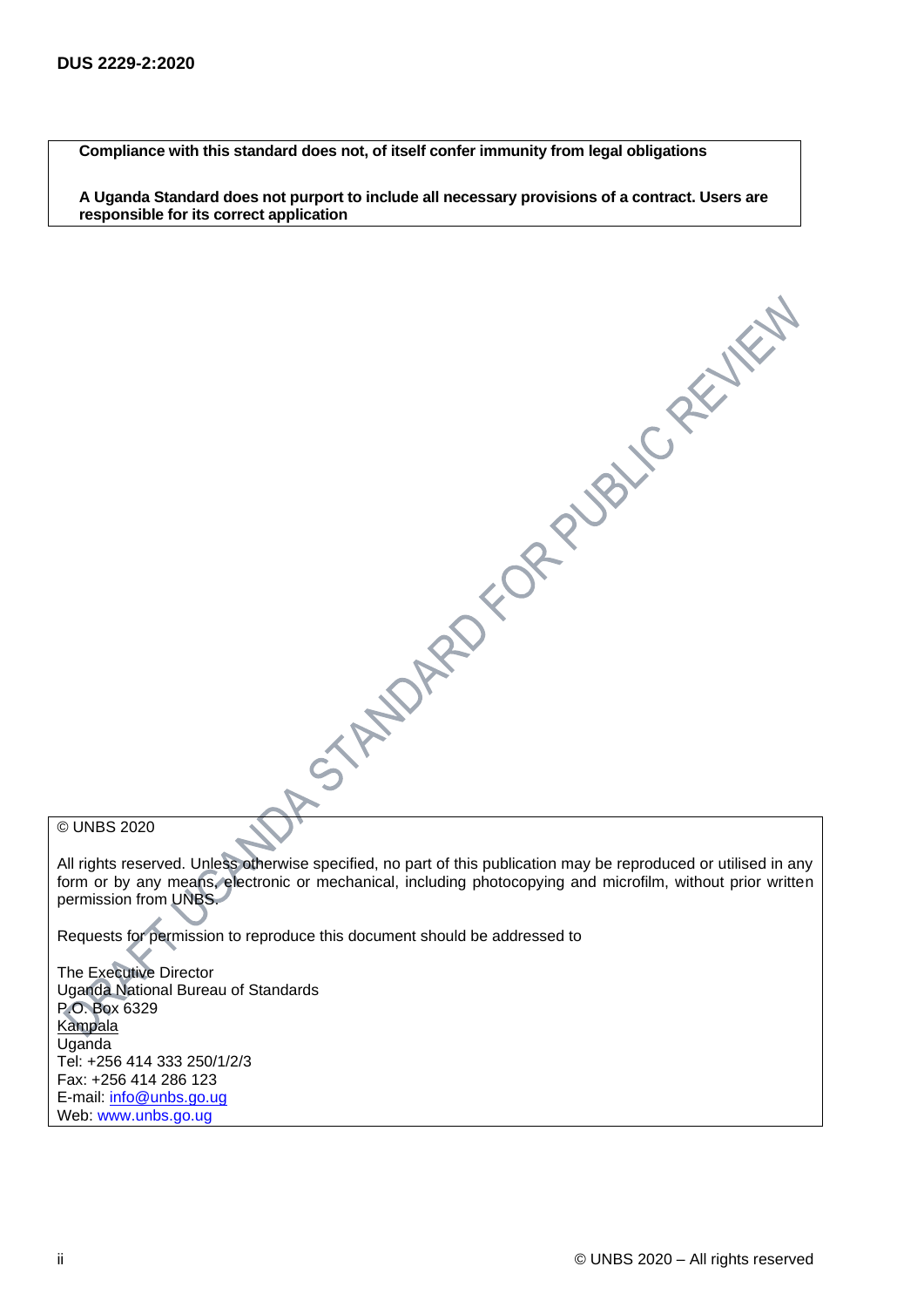## **Foreword**

Uganda National Bureau of Standards (UNBS) is a parastatal under the Ministry of Trade, Industry and Cooperatives established under Cap 327, of the Laws of Uganda, as amended. UNBS is mandated to coordinate the elaboration of standards and is

(a) a member of International Organisation for Standardisation (ISO) and

(b) a contact point for the WHO/FAO Codex Alimentarius Commission on Food Standards, and

(c) the National Enquiry Point on TBT Agreement of the World Trade Organisation (WTO).

The work of preparing Uganda Standards is carried out through Technical Committees. A Technical Committee is established to deliberate on standards in a given field or area and consists of key stakeholders including government, academia, consumer groups, private sector and other interested parties.

Draft Uganda Standards adopted by the Technical Committee are widely circulated to stakeholders and the general public for comments. The committee reviews the comments before recommending the draft standards for approval and declaration as Uganda Standards by the National Standards Council.

The committee responsible for this document is Technical Committee UNBS/TC 14, *Medical devices* 

US 2229 consists of the following parts, under the general title *surgical gauze — Specification*:

- <sup>⎯</sup> *Part 1: Absorbent*
- <sup>⎯</sup> *Part 2: Petrolatum*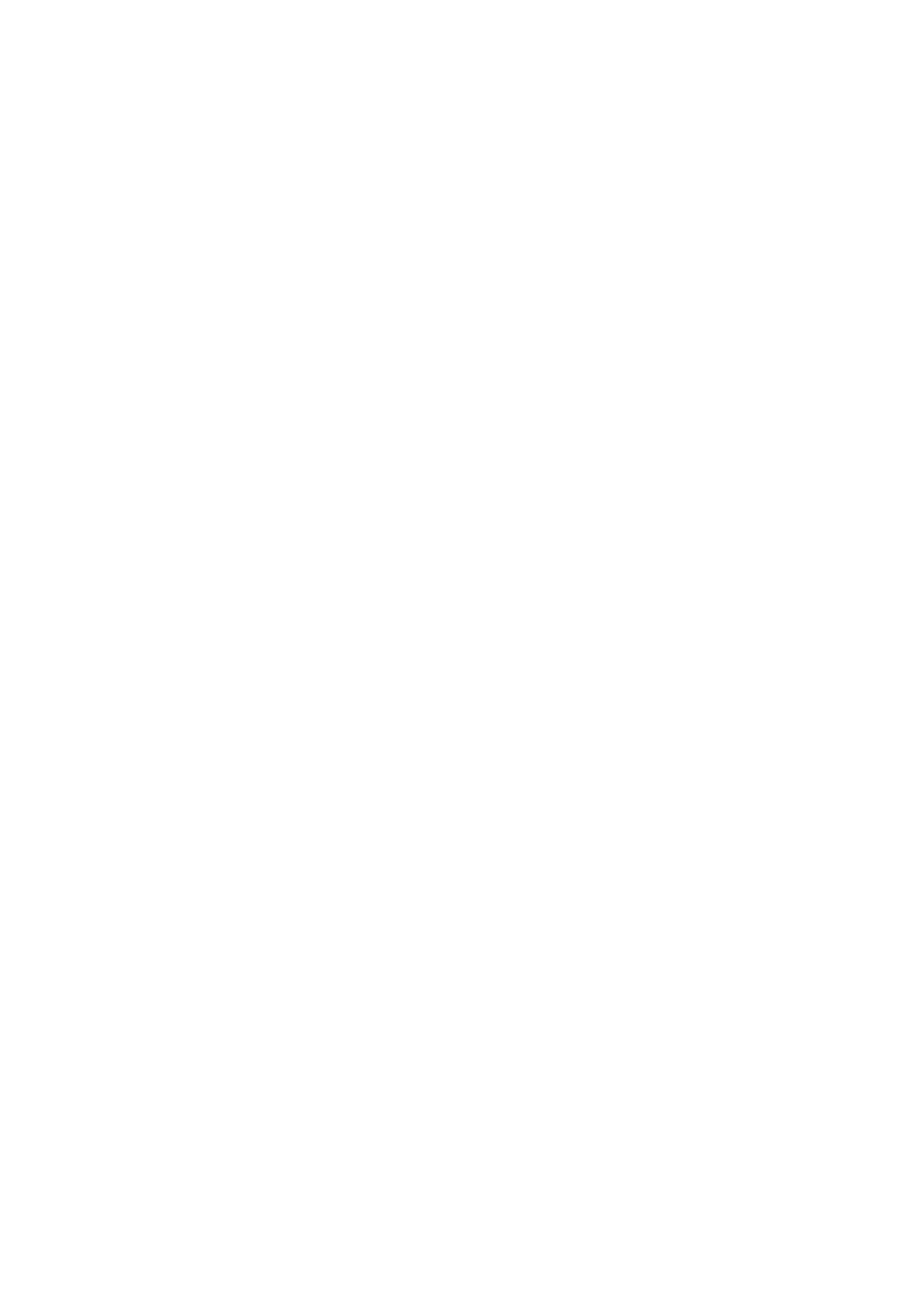## **Surgical gauze — Specification — Part 2: Petrolatum**

#### **1 Scope**

This Draft Uganda standard specifies the requirements, methods of test and sampling of petrolatum gauze (also known as paraffin gauze or vaseline gauze).

#### **2 Normative references**

The following referenced documents referred to in the text in such a way that some or all of their content constitutes requirements of this document. For dated references, only the edition cited applies. For undated references, the latest edition of the referenced document (including any amendments) applies.

FDUS 2229-1, *Surgical gauze — Specification — be Part 1: Absorbent*

US ISO 2137, *Petroleum products and lubricants — Determination of cone penetration of lubricating greases and petrolatum*

US ISO 2859-1, *Sampling procedures for inspection by attributes — Part 1: Sampling schemes indexed by acceptance quality limit (AQL) for lot-by-lot inspection*

US ISO 10993 (all parts), *Biological evaluation of medical devices*

#### **3 Terms and definitions**

For the purposes of this document, the following terms and definitions apply.

ISO and IEC maintain terminological databases for use in standardization at the following addresses:

— ISO Online browsing platform: available at http://www.iso.org/obp

#### **petrolatum gauze**

gauze saturated with white petrolatum

## **4 Requirements**

**4.1 General requirements**

Petrolatum gauze shall consist of absorbent gauze saturated with white petrolatum

**4.1.2** Petrolatum gauze shall be free from any foreign matter.

#### **4.2 Specific requirements**

**4.2.1** Petrolatum gauze shall also conform to the requirements specified in Table 1 when tested in accordance with the test methods prescribed therein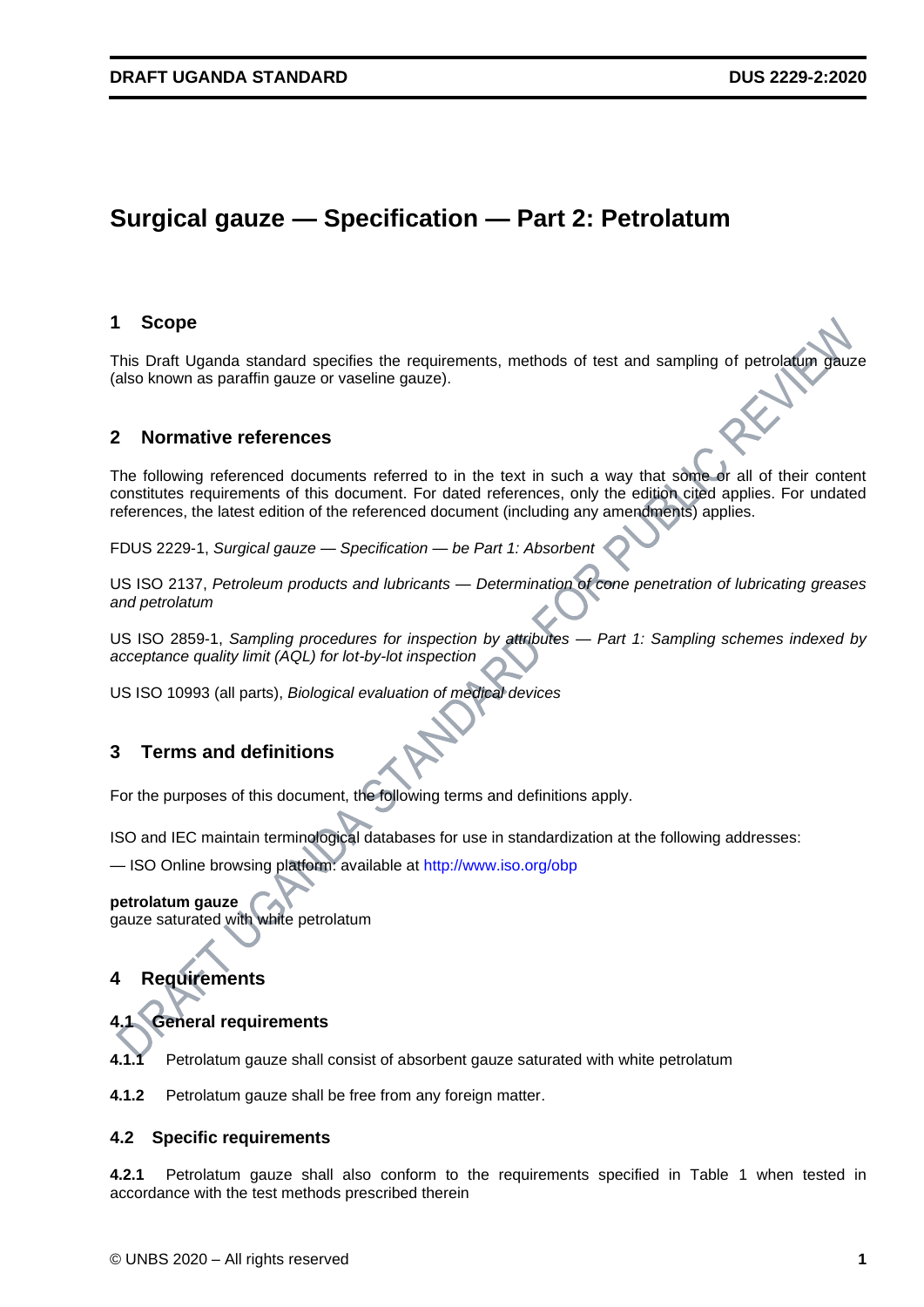| <b>Characteristic</b> | Requirement  | <b>Test method</b> |
|-----------------------|--------------|--------------------|
| Assay, %              | 70<br>l – 80 | Annex A            |

#### **Table 1 — Specific requirements of petrolatum gauze**

**4.2.2** The conditioned absorbent gauze obtained in the assay shall meet the requirements for fibre content, thread count, length, width, and weight under FDUS 2229-1.

**4.2.3** The petrolatum recovered by draining in the assay shall meet the following requirements given in Table 2

|  | Table 2 - Requirements of petrolatum |  |
|--|--------------------------------------|--|
|--|--------------------------------------|--|

| <b>Characteristic</b>            | <b>Requirement</b>                                                                                                                                         | Test method        |
|----------------------------------|------------------------------------------------------------------------------------------------------------------------------------------------------------|--------------------|
| Consistency at 25°C, (0.1 mm)    | $60 - 300$                                                                                                                                                 | <b>US ISO 2137</b> |
| Sulphated ash, %, max            | 0.05                                                                                                                                                       | Annex B            |
| Polycyclic aromatic hydrocarbons | At no wavelength in the range 260 nm to Annex C<br>420 nm does the absorbance of the test.<br>solution exceed that of the reference<br>solution at 278 nm. |                    |

## **5 Sterility**

Petrolatum gauze shall be sterile when tested in accordance with Annex D

#### **6 Biocompatibility**

When tested in accordance with the relevant parts of ISO 10993, the petrolatum gauze shall not cause any harmful effect on the user.

## **7 Packaging**

Each petrolatum gauze unit shall be packaged individually that the sterility of the unit is maintained until the package is opened for use.

## **8 Labelling**

Each package shall be legibly and indelibly marked with the following information:

- a) Name of product as "petrolatum gauze"; or "paraffin gauze" or "Vaseline gauze"
- b) name and physical address of manufacturer;
- c) thread count/ type;
- d) length and width;
- e) date of manufacture,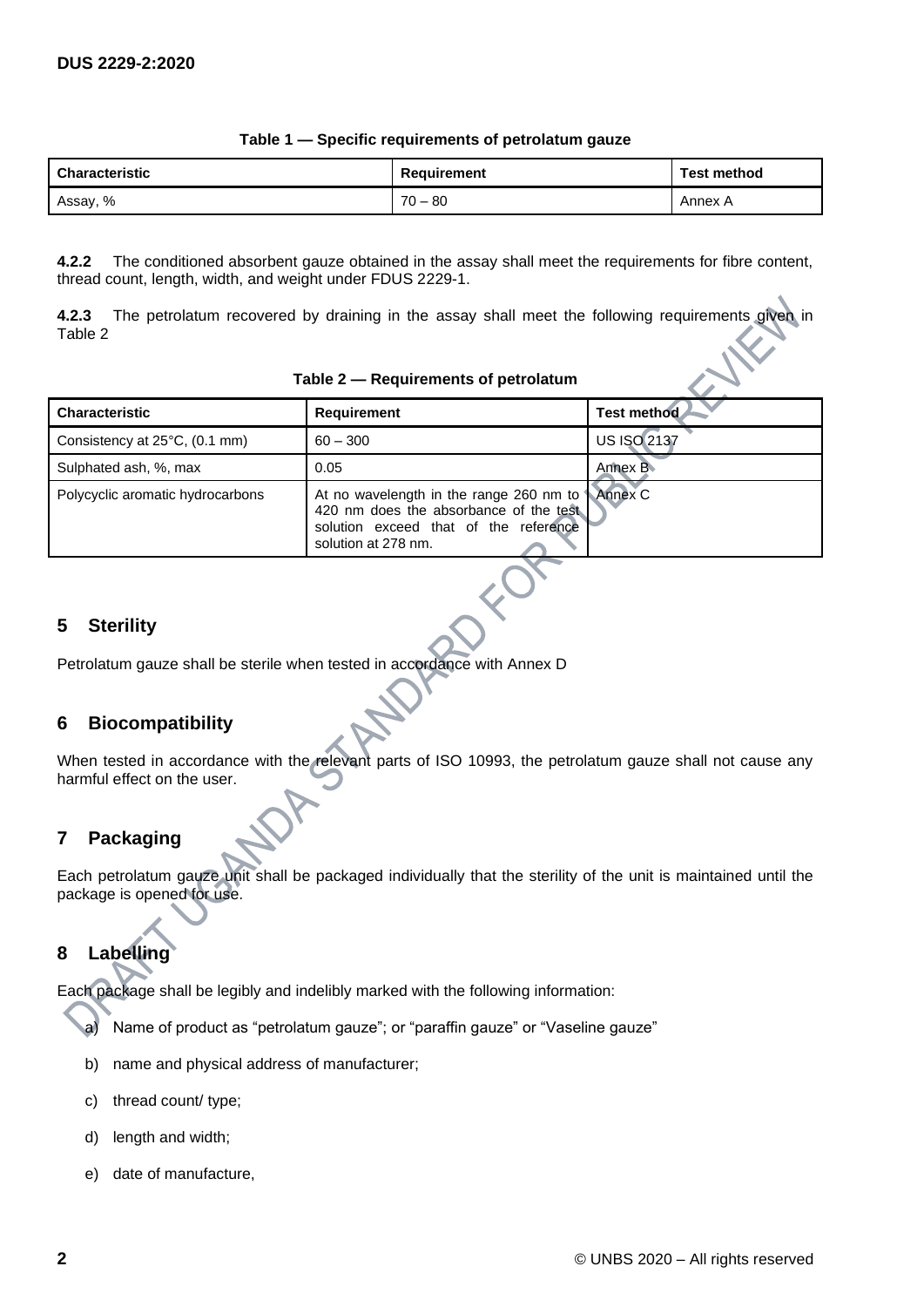- f) date of expiry;
- g) batch/lot number;
- h) storage conditions;
- i) precaution "don't use if damaged" or has been opened previously; and
- j) sterile

## **9 Sampling**

Sampling shall be done in accordance with US ISO 2859-1.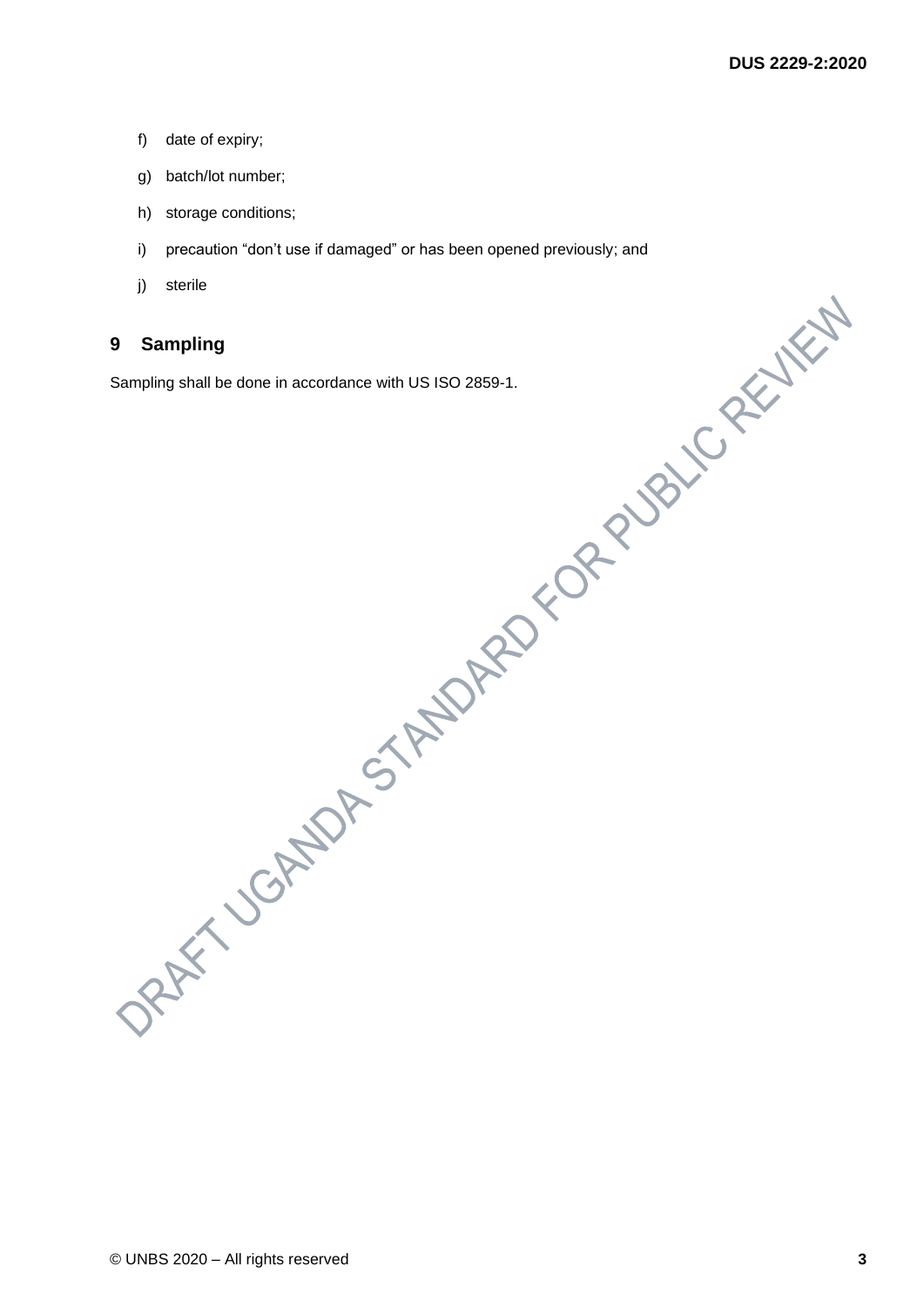## **Annex A** (normative)

## **Assay**

#### **A.1 Procedure**

A.1.1 Weigh not less than 20 units of petrolatum gauze, place them in a heated glass funnel, maintaining the temperature at approximately 75°C, and allow the petrolatum to melt and drain from the funnel. Draining may be facilitated by pressing the gauze with a glass rod or porcelain spatula

A.1.2 Wash the gauze on the funnel with successive portions of warm methyl chloroform until it is free from petrolatum, allow the residual methyl chloroform to evaporate spontaneously, condition the gauze in a standard atmosphere of 65 %± 2% relative humidity at 21 °C± 1.1°C for not less than 4 hours, and weigh.

## **A.2 Calculation**

The assay expressed as percent, shall be calculated by the formula below:

$$
\frac{W_1-W_2}{W_1}\times 100
$$

where

 $W_1$  is the weight in grams of petrolatum gauze

W<sub>2</sub> is the weight in grams of the gauze<br>  $\begin{pmatrix} 1 & 1 & 1 \\ 1 & 1 & 1 \\ 1 & 1 & 1 \\ 1 & 1 & 1 \end{pmatrix}$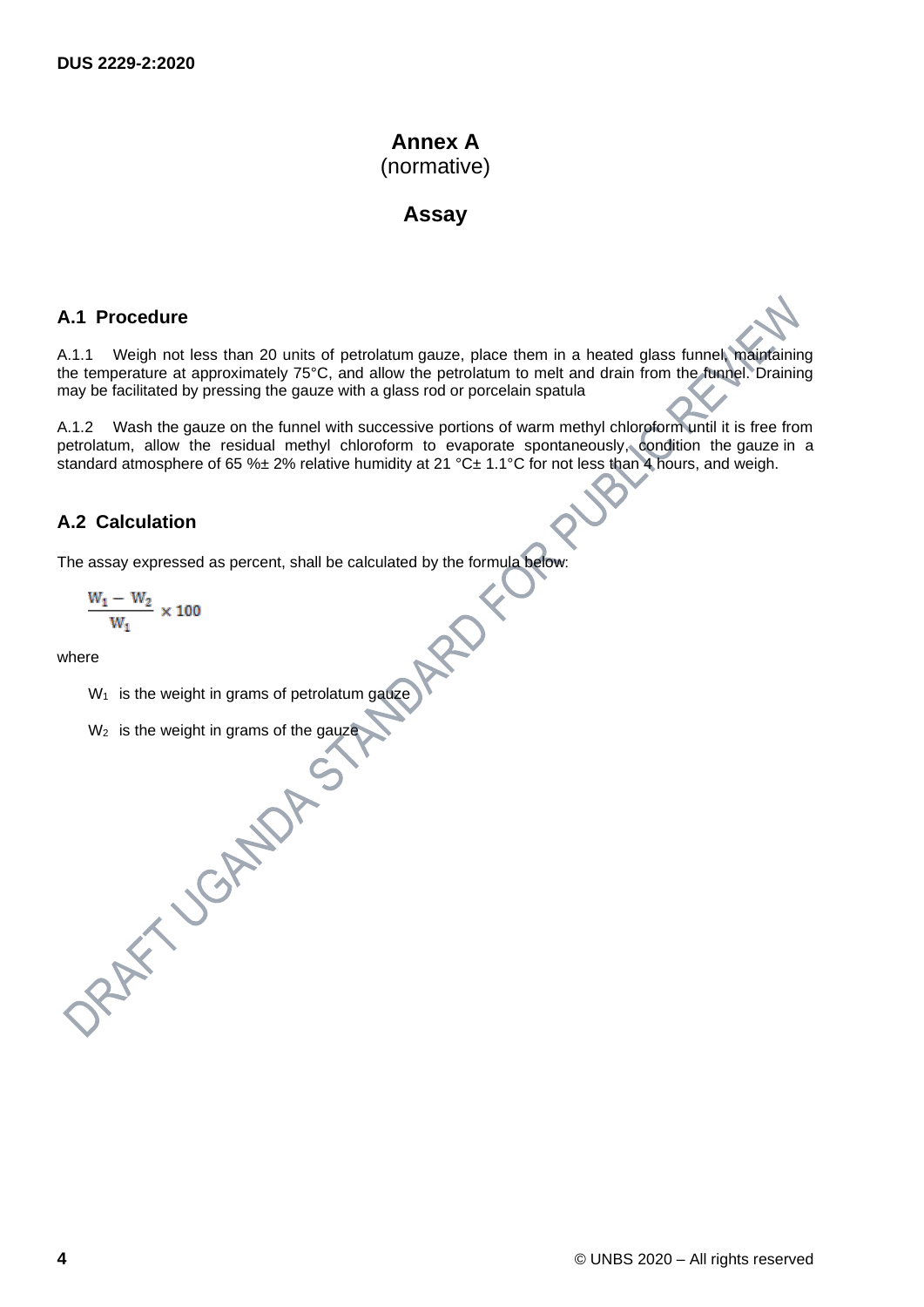# **Annex B**

## (normative)

## **Determination of sulphated ash**

## **B.1 Procedure**

B.1.1 Ignite a suitable crucible (for example, silica, platinum, porcelain or quartz) at 600 °C  $\pm$ min, allow to cool in a desiccator over silica gel or other suitable desiccant and weigh.

B.1.2 Place the 2 g of the substance to be examined in the crucible and weigh.

B.1.3 Moisten the substance to be examined with a small amount of *sulfuric acid R* (usually 1 mL) and heat gently at as low a temperature as practicable until the sample is thoroughly charred.

B.1.4 After cooling, moisten the residue with a small amount of *sulfuric acid R* (usually 1 mL), heat gently until white fumes are no longer evolved and ignite at  $600 \pm 50$  °C until the residue is completely incinerated. Ensure that flames are not produced at any time during the procedure.

B.1.5 Allow the crucible to cool in a desiccator over silica gel or other suitable desiccant, weigh it again and calculate the percentage of residue. If the amount of the residue so obtained exceeds the prescribed limit, repeat the moistening with *sulfuric acid R* and ignition, as previously, for 30 min periods until 2 consecutive weighings do not differ by more than 0.5 mg or until the percentage of residue complies with the prescribed limit.

## **B.2 Calculation**

The Loss on drying, expressed as percent by mass, shall be calculated by the formula below.

$$
\frac{\mathrm{W}_2-\mathrm{W}_3}{\mathrm{W}_2-\mathrm{W}_1} \times 100
$$

Where

 $W_1$  is the weight in grams of a crucible

W<sub>2</sub> is the weight in grams of sample and crucible before drying

is the weight in grams of sample and crucible after drying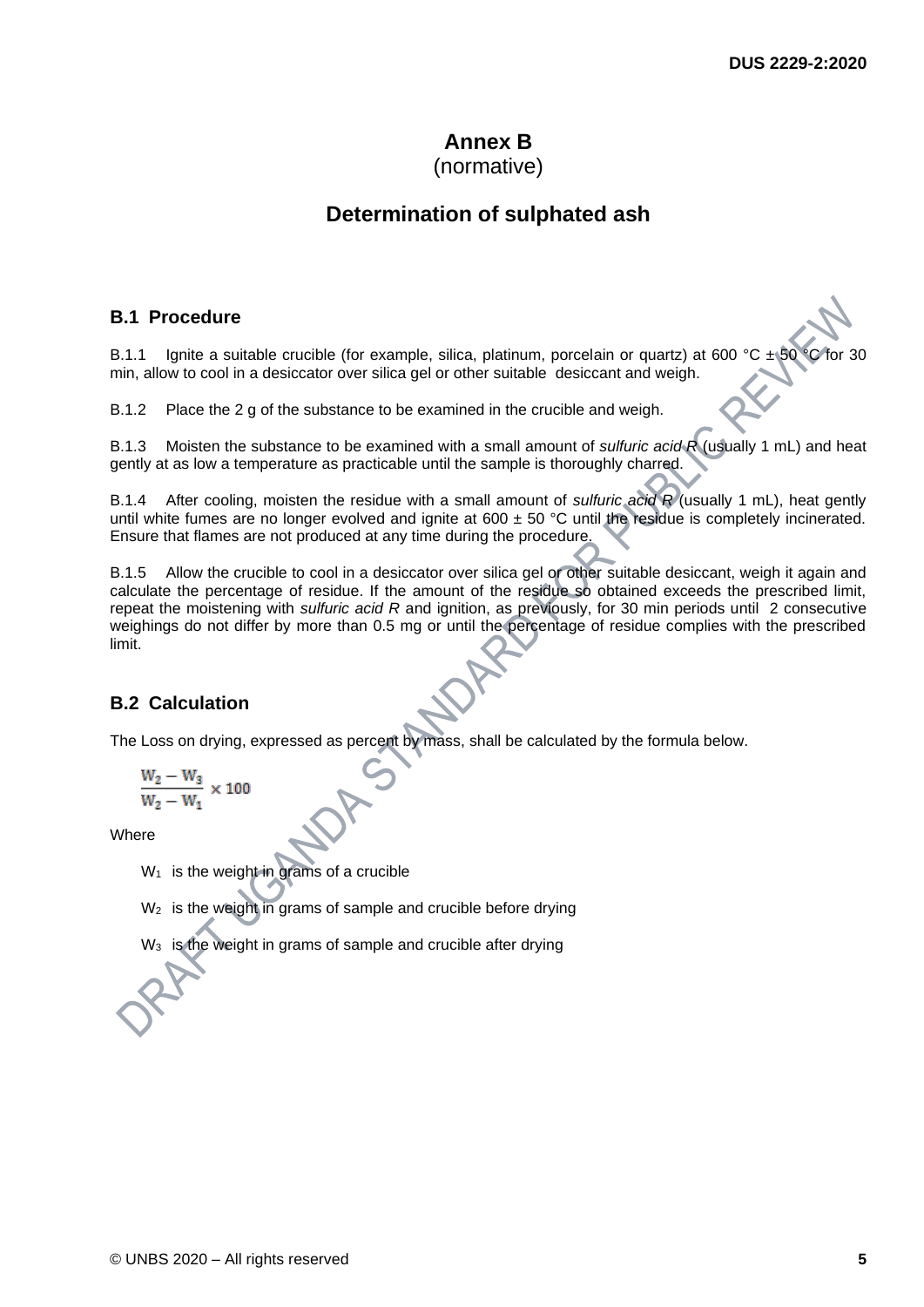## **Annex C**

(normative)

## **Polycyclic aromatic hydrocarbons**

## **C.1 Procedure**

**C.1.1** Use reagents for ultraviolet spectrophotometry.

**C.1.2** Dissolve 1.0 g in 50 mL of hexane R which has been previously shaken twice with 10 mL of dimethyl sulfoxide R and transfer the solution to a 125 mL separating funnel with unlubricated ground-glass parts (stopper, stopcock, add 20 mL of dimethyl sulfoxide R and shake vigorously for 1 min and allow to stand until 2 clear layers are formed.

**C.1.3** Transfer the lower layer to a second separating funnel. Repeat the extraction with a further 20 mL of dimethyl sulfoxide R, shake vigorously the combined lower layers with 20 mL of hexane R for 1 min and allow to stand until 2 clear layers are formed.

**C.1.4** Separate the lower layer and dilute to 50.0 mL with dimethyl sulfoxide R. Measure the absorbance (2.2.25) over the range 260 nm to 420 nm using a path length of 4 cm and as compensation liquid the clear lower layer obtained by vigorously shaking 10 mL of dimethyl sulfoxide R with 25 mL of hexane R for 1 min. Prepare a reference solution in dimethyl sulfoxide R containing 6.0 mg of naphthalene R per litre and measure the absorbance of the solution at the maximum at 278 nm using a path length of 4 cm and dimethyl sulfoxide R as compensation liquid.

## **C.2 Result**

At no wavelength in the range 260 nm to 420 nm does the absorbance of the test solution exceed that of the reference solution at 278 nm.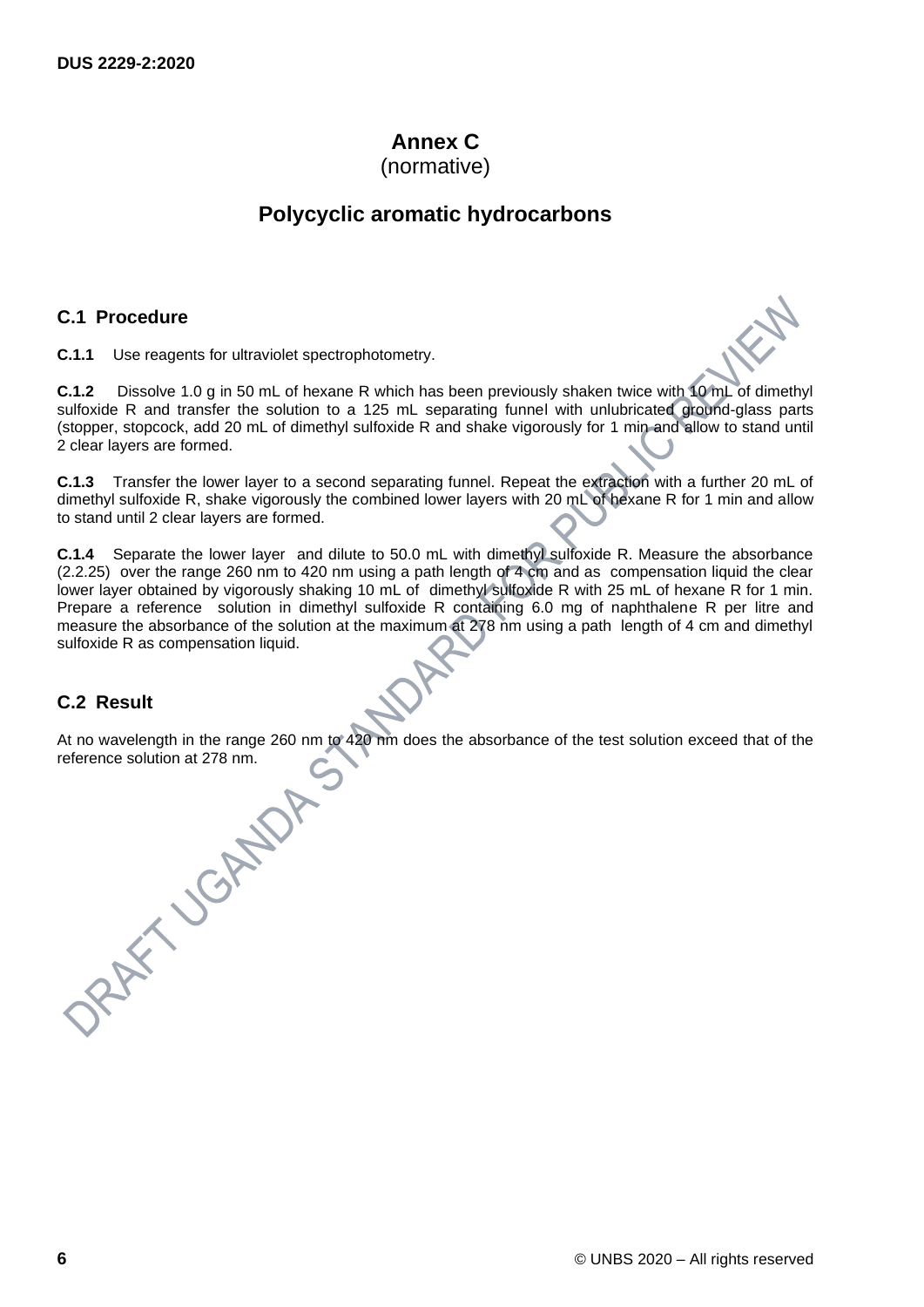## **Annex D** (normative)

## **Sterility test**

## **D.1 Introduction**

The following culture media have been found to be suitable for the test for sterility. Fluid thioglycollate medium is primarily intended for the culture of anaerobic bacteria; however, it will also detect aerobic bacteria. Soyabean casein digest medium is suitable for the culture of both fungi and aerobic bacteria.

## **D.2 Fluid thioglycollate medium**

| L-Cystine                                                               | 0.5 <sub>g</sub>  |
|-------------------------------------------------------------------------|-------------------|
| Agar                                                                    | $0.75$ g          |
| Sodium chloride                                                         | 2.5 <sub>g</sub>  |
| Glucose monohydrate/anhydrous                                           | 5.5 $g/5.0 g$     |
| Yeast extract (water-soluble)                                           | 5.0 <sub>g</sub>  |
| Pancreatic digest of casein                                             | 15.0 <sub>g</sub> |
| Sodium thioglycollate or                                                | 0.5 <sub>g</sub>  |
| Thioglycollic acid                                                      | $0.3$ mL          |
| Resazurin sodium solution (1 g/L of resazurin sodium), freshly prepared | $1.0$ mL          |
| Water <sub>R</sub>                                                      | 1 000 mL          |
| pH after sterilization                                                  | $7.1 \pm 0.2$     |

**D.2.1** Mix the L-cystine, agar, sodium chloride, glucose, water-soluble yeast extract and pancreatic digest of casein with the water R and heat until solution is effected.

**D.2.2** Dissolve the sodium thioglycollate or thioglycollic acid in the solution and, if necessary, add 1 M sodium hydroxide so that, after sterilization, the solution will have a pH of 7.1  $\pm$  0.2. If filtration is necessary, heat the solution again without boiling and filter while hot through moistened filter paper.

**D.2.3** Add the resazurin sodium solution, mix and place the medium in suitable vessels which provide a ratio of surface to depth of medium such that not more than the upper half of the medium has undergone a colour change indicative of oxygen uptake at the end of the incubation period. Sterilize using a validated process. If the medium is stored, store at a temperature between 2 °C and 25 °C in a sterile, airtight container.

**D.2.4** If more than the upper one-third of the medium has acquired a pink colour, the medium may be restored once by heating the containers in a water-bath or in free-flowing steam until the pink colour disappears and cooling quickly, taking care to prevent the introduction of non-sterile air into the container. Do not use the medium for a longer storage period than has been validated. Fluid thioglycollate medium is to be incubated at 30 °C - 35 °C.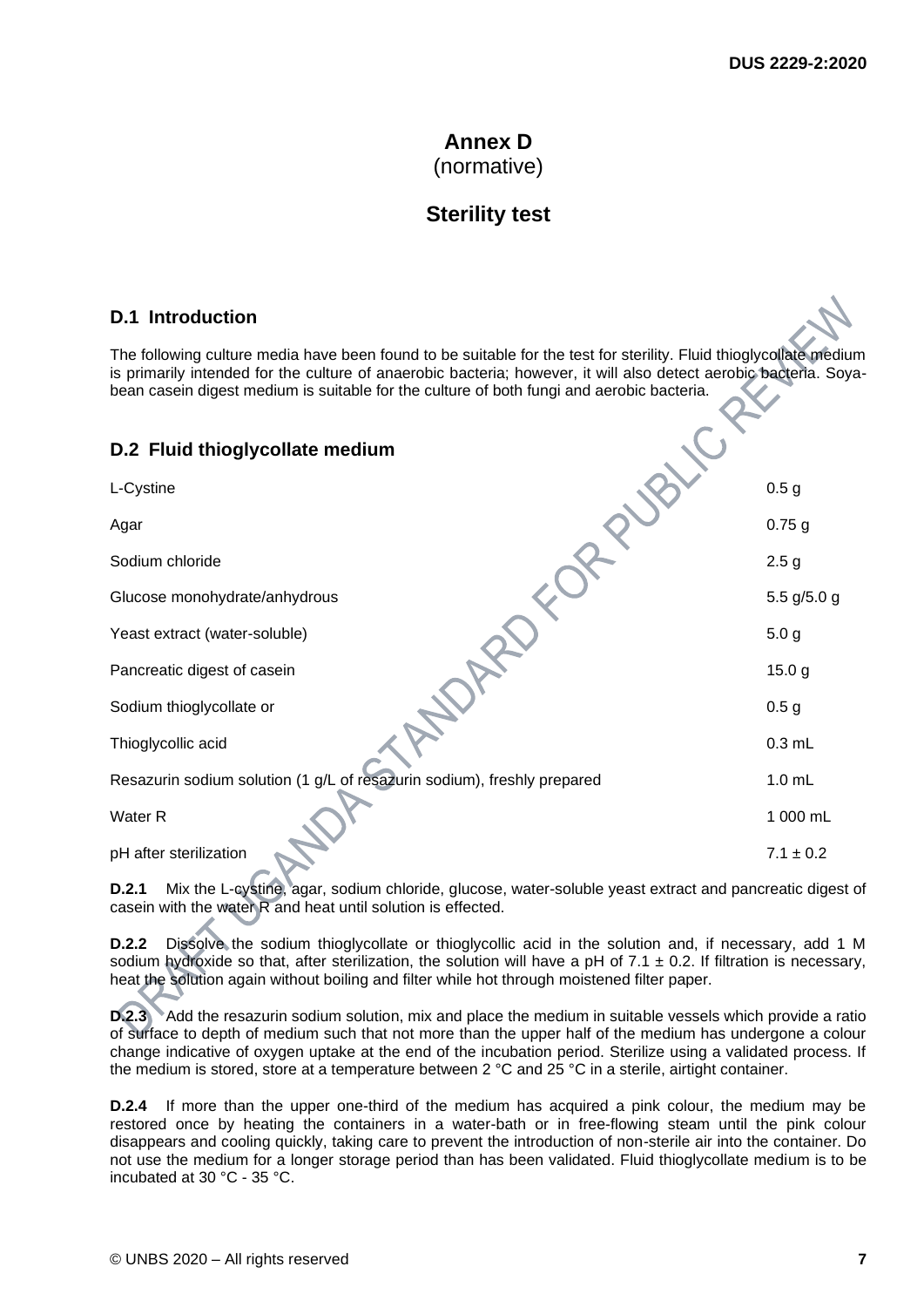**D.2.5** For products containing a mercurial preservative that cannot be tested by the membrane-filtration method, fluid thioglycollate medium incubated at 20 °C - 25 °C may be used instead of soya-bean casein digest medium provided that it has been validated as described in growth promotion test.

## **D.3 Alternative thioglycollate medium**

Where prescribed, justified and authorized, the following alternative thioglycollate medium may be used. Prepare a mixture having the same composition as that of the fluid thioglycollate medium, but omitting the agar and the resazurin sodium solution, sterilize as directed above. The pH after sterilization is 7.1  $\pm$  0.2. Heat in a water-bath prior to use and incubate at 30  $^{\circ}$ C - 35  $^{\circ}$ C under anaerobic conditions.

## **D.4 Soya-bean casein digest medium**

Pancreatic digest of casein **17.0 g** 

Papaic digest of soya-bean meal 3.0 g

Sodium chloride 5.0 g

Dipotassium hydrogen phosphate 2.5 g

Glucose monohydrate/anhydrous 2.5 g/2.3 g

*Water R* 1 000 mL

pH after sterilization  $7.3 \pm 0.2$ 

**D.4.1** Dissolve the solids in water R, warming slightly to effect solution. Cool the solution to room temperature. Add 1 M sodium hydroxide, if necessary, so that after sterilization the solution will have a pH of  $7.3 \pm 0.2$ .

**D.4.2** Filter, if necessary, to clarify, distribute into suitable vessels and sterilize using a validated process. Store at a temperature between 2 °C and 25 °C in a sterile well-closed container, unless it is intended for immediate use. Do not use the medium for a longer storage period than has been validated. Soya-bean casein digest medium is to be incubated at 20 °C - 25 °C.

**D.4.3** The media used shall comply with the following tests given in D.6, carried out before or in parallel with the test on the product to be examined.

## **D.5 Sterility**

Incubate portions of the media for 14 days. No growth of micro-organisms occurs.

## **D.6 Growth promotion test of aerobes, anaerobes, and fungi**

**D.6.1** Test each lot of ready-prepared medium and each batch of medium prepared either from dehydrated medium or from ingredients. Suitable strains of microorganisms are indicated in Table D1.

**D.6.2** Inoculate portions of Fluid Thioglycollate Medium with a small number (not more than 100 cfu) of the following microorganisms, using a separate portion of medium for each of the following species of microorganism, *Clostridium sporogenes*, *Pseudomonas aeruginosa*, and *Staphylococcus aureus*. Inoculate portions of alternative thioglycollate medium with a small number (not more than 100 cfu) of *Clostridium sporogenes.F* Inoculate portions of Soybean–Casein.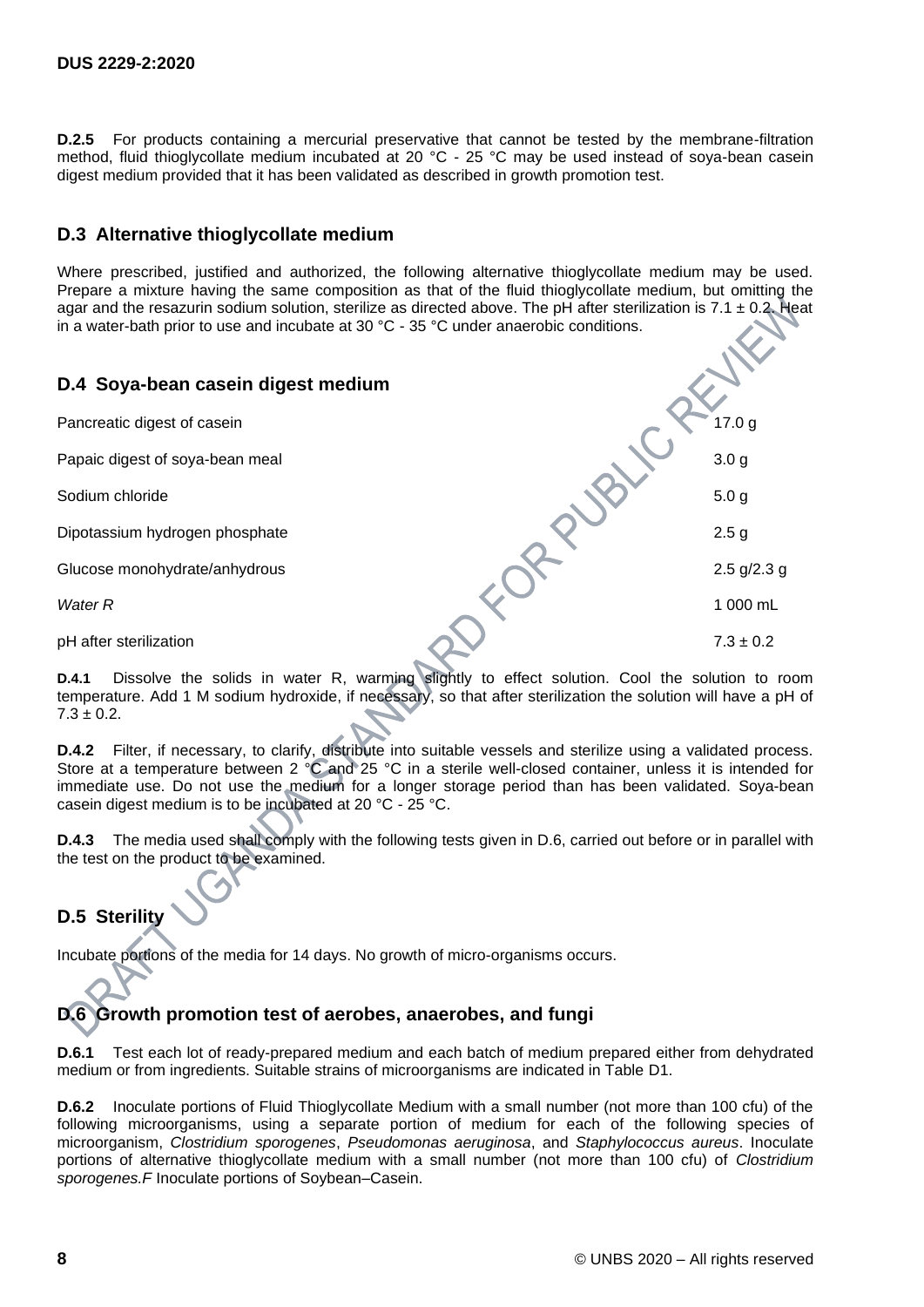**D.6.3** Digest medium with a small number (not more than 100 cfu) of the following microorganisms, using a separate portion of medium for each of the following species of microorganism, *Aspergillus brasiliensis*, *Bacillus subtilis*, and *Candida albicans*. Incubate for not more than 3 days in the case of bacteria and not more than 5 days in the case of fungi.

**D.6.4** Seed lot culture maintenance techniques (seed-lot systems) are used so that the viable microorganisms used for inoculation are not more than five passages removed from the original master seedlot. The media are suitable if a clearly visible growth of the microorganisms occurs.

**Table D.1 — Strains of the test microorganisms suitable for use in the growth promotion test** 

| <b>Test microorganisms</b>                                                          |                                                                   |                                                                                       |  |
|-------------------------------------------------------------------------------------|-------------------------------------------------------------------|---------------------------------------------------------------------------------------|--|
| Aerobic bacteria                                                                    | Fungi                                                             | Anaerobic bacterium                                                                   |  |
| Staphylococcus aureus ATCC 6538, CIP<br>4.83, NCTC 10788, NCIMB 9518, NBRC<br>13276 | Candida albicans ATCC 10231,<br>IP 48.72, NCPF 3179, NBRC<br>1594 | Clostridium sporogenes ATCC<br>19404, CIP 79.3, NCTC 532 or<br>ATCC 11437, NBRC 14293 |  |
| Bacillus subtilis ATCC 6633, CIP 52.62,<br>NCIMB 8054, NBRC 3134                    |                                                                   |                                                                                       |  |
| Pseudomonas aeruginosa ATCC 9027,<br>NCIMB 8626, CIP 82.118, NBRC 13275             |                                                                   |                                                                                       |  |
| DASYRYS<br>AFT JORNAL                                                               |                                                                   |                                                                                       |  |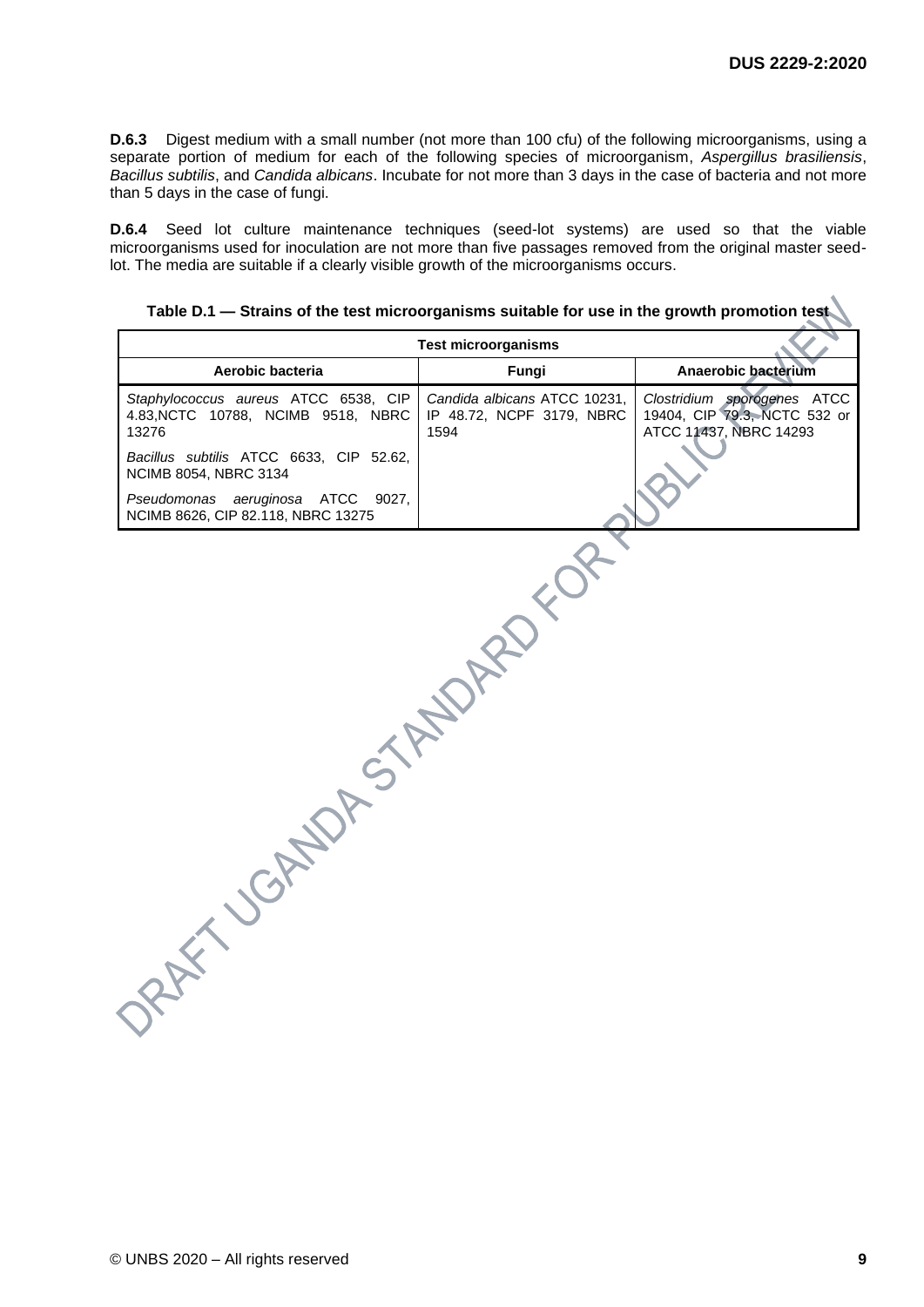## **Bibliography**

- [1] British Pharmacopeia 2015
- [2] USP43-NF38 2092
- [3] USP42-NF37 2045
- [4] USP41-NF36 1929
- [4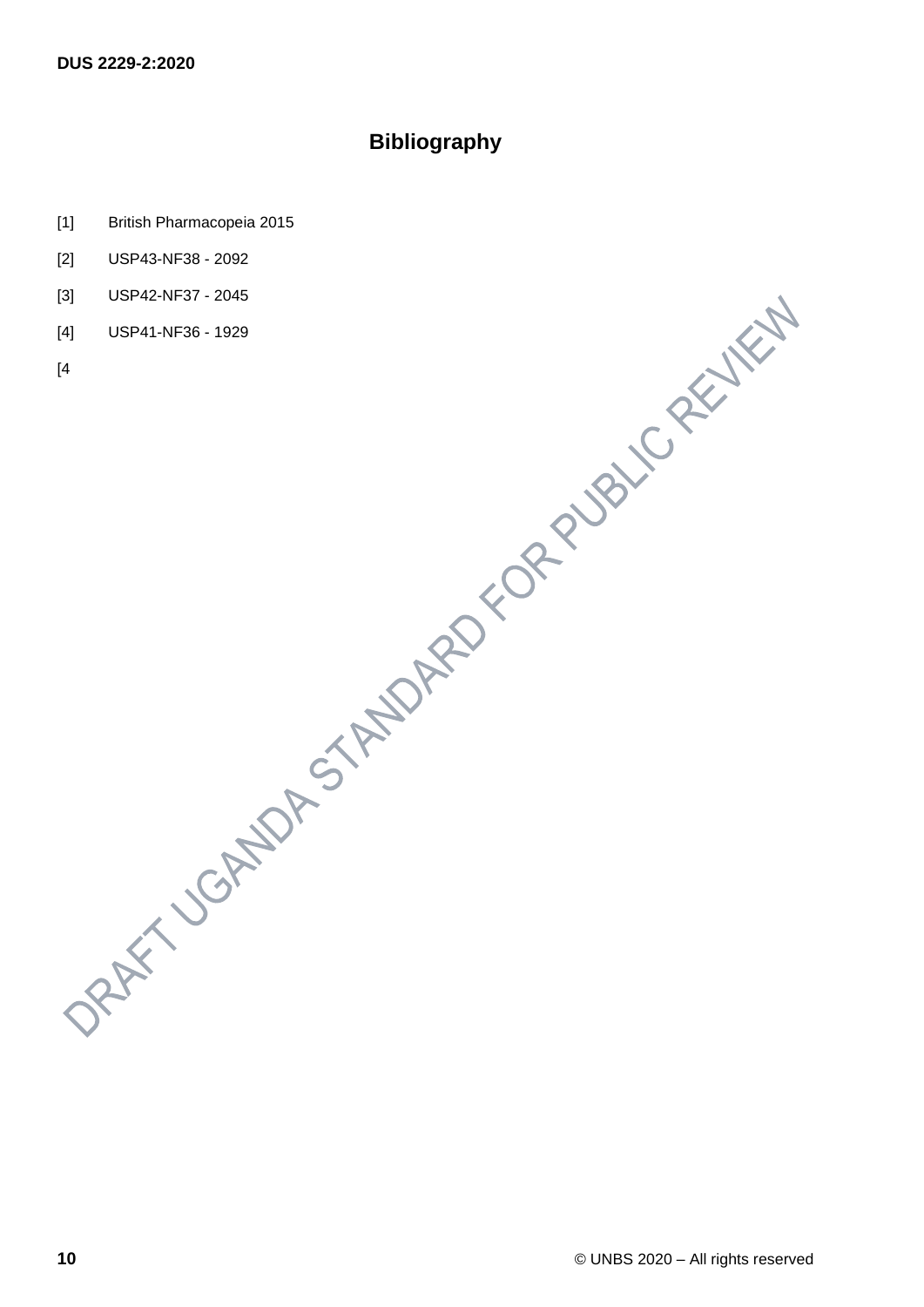#### **Certification marking**

Products that conform to Uganda standards may be marked with Uganda National Bureau of Standards (UNBS) Certification Mark shown in the figure below.

The use of the UNBS Certification Mark is governed by the Standards Act, and the Regulations made thereunder. This mark can be used only by those licensed under the certification mark scheme operated by the Uganda National Bureau of Standards and in conjunction with the relevant Uganda Standard. The presence of this mark on a product or in relation to a product is an assurance that the goods comply with the requirements of that standard under a system of supervision, control and testing in accordance with the certification mark scheme of the Uganda National Bureau of Standards. UNBS marked products are continually checked by UNBS for conformity to that standard.

Further particulars of the terms and conditions of licensing may be obtained from the Director, Uganda National Bureau of Standards. RUB

ORAFT JORNALDAST